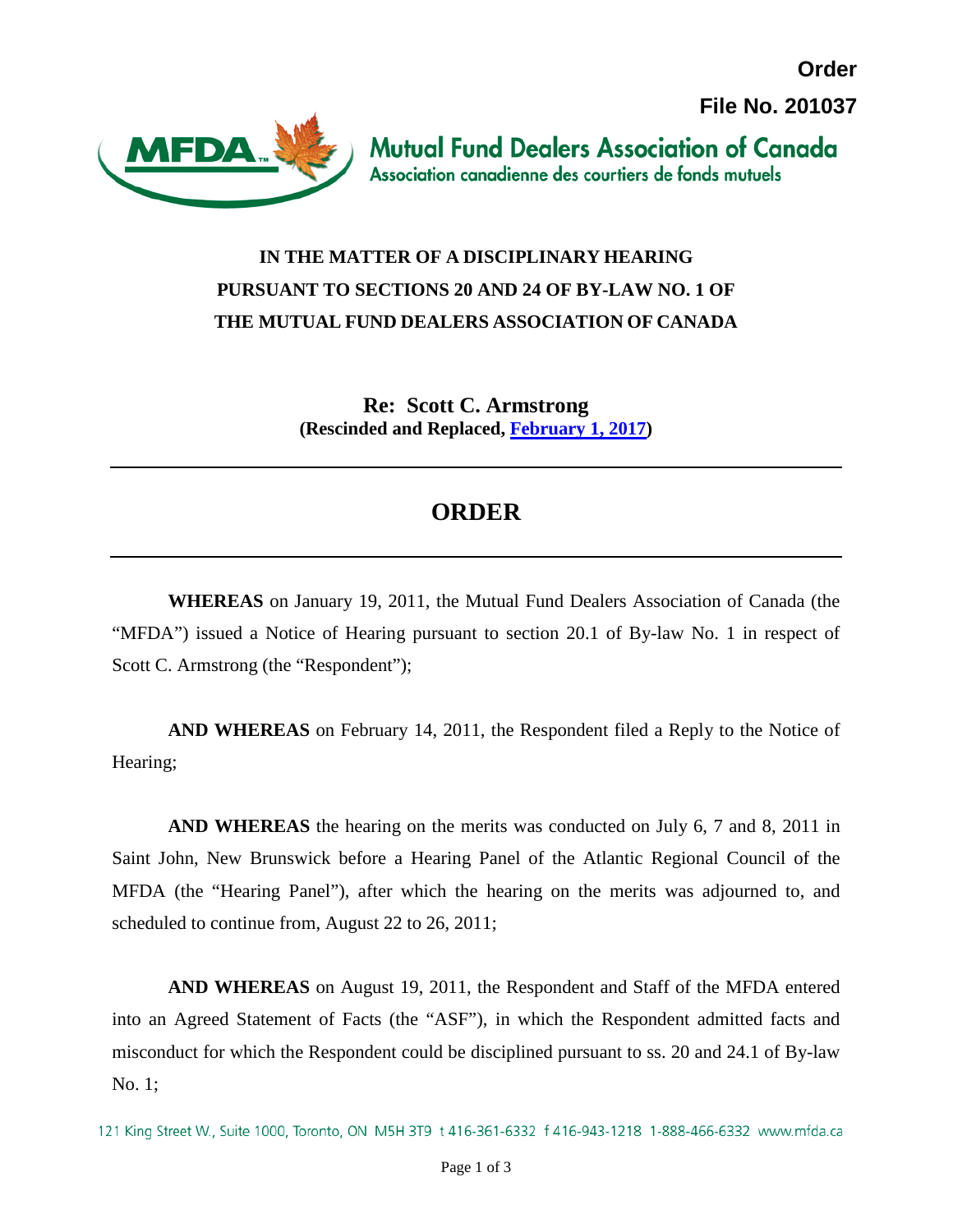**AND WHEREAS** on August 23, 2011, the hearing on the merits resumed and the Hearing Panel admitted the ASF into evidence;

**AND WHEREAS** the Respondent represented himself throughout this proceeding;

**AND WHEREAS** Staff of the MFDA and the Respondent made submissions to the Hearing Panel at the hearing on the merits;

**AND WHEREAS** the Hearing Panel is of the opinion that the Respondent contravened the By-laws, Rules or Policies of the MFDA as follows:

(a) between about 2007 and 2008, the Respondent facilitated an investment by client AL in the amount of \$40,000 in a corporation, Armstrong Financial Services Inc. ("Armstrong Financial"), in which the Respondent had a direct or indirect interest, in a manner which preferred his own interests over those of client AL and which failed to deal with client AL fairly, honestly and in good faith, contrary to MFDA Rules 2.1.4 and 2.1.1;

(b) between about 2007 and 2008, the Respondent induced client AL to sign an agreement whereby client AL released any claim to ownership of shares of Armstrong Financial and resigned as an officer or director of Armstrong Financial in exchange for the Respondent promising to pay client AL \$62,000, which the Respondent subsequently failed to do, thereby preferring his own interests over those of client AL and failing to deal fairly, honestly and in good faith with client AL, contrary to MFDA Rules 2.1.4 and 2.1.1; and

(c) between 2007 and 2008, the Respondent engaged in personal financial dealings with client AL by signing a promissory note in the amount of \$62,000 payable by him to client AL in satisfaction of debts owed primarily by Armstrong Financial and Gateway Capital Growth Inc. ("Gateway") to client AL and thereafter failing to pay client AL in accordance with the terms of the promissory note, contrary to MFDA Rules 2.1.4 and 2.1.1.